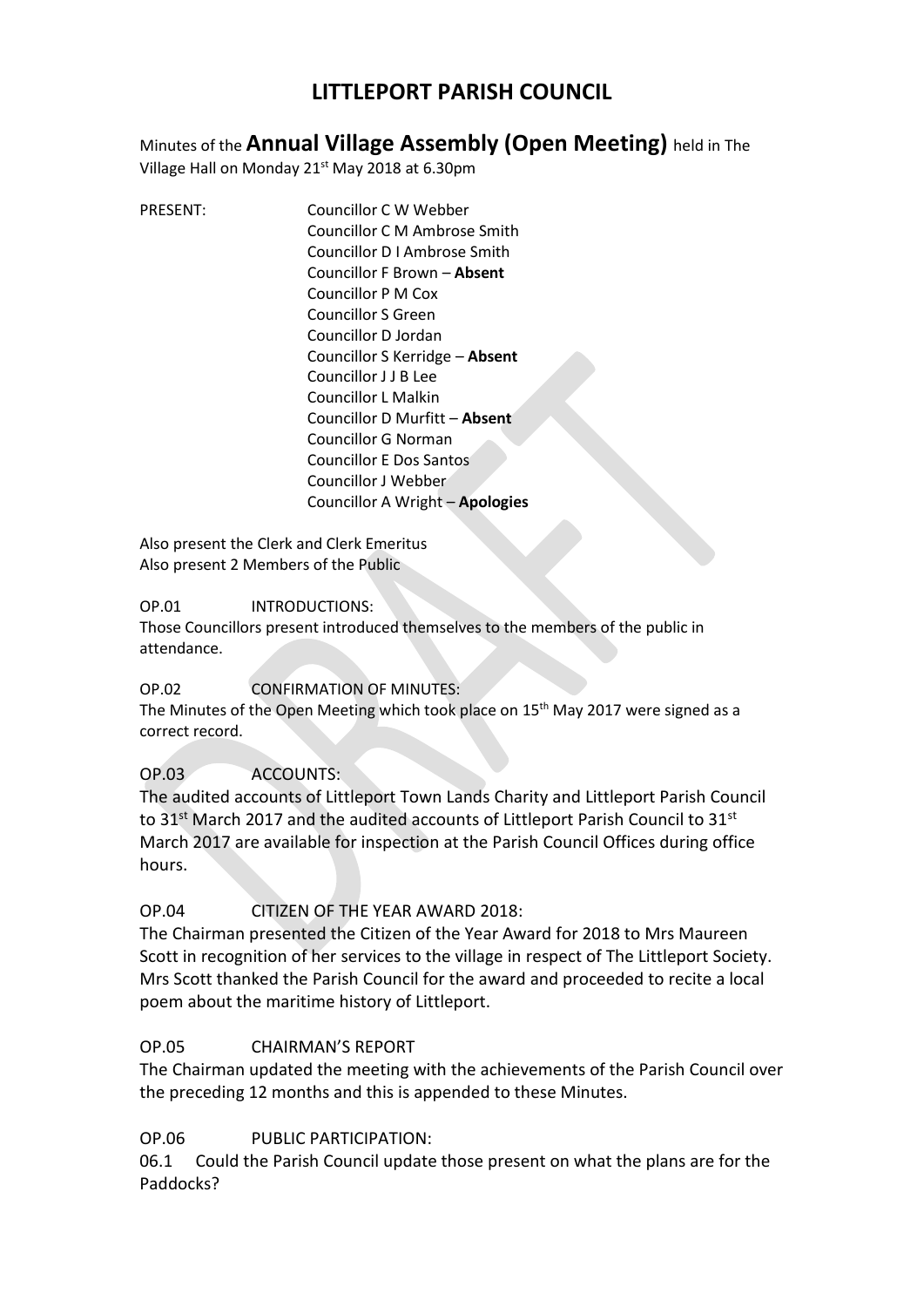The Chairman outlined the plans for the proposed full public consultation to take place later in the year. The consultation document will provide some alternative uses and residents will be asked their opinion before any final decision is made. This consultation will take place via both electronic means (internet survey) and paper copy.

06.2 Who is responsible for Old Croft River? It is currently very congested with weeds and rubbish, it needs clearing and tidying up.

Cllr Norman stated that he believes that it is the responsibility of the Environment Agency but the Parish Council will make enquiries to confirm the position and request that remedial works are undertaken.

06.3 The old ROC along Ely Road is currently being accessed by some of the village youngsters and using it for illicit activities. Does the Parish Council know who is the owner of the ROC and is there anyway it can be policed?

It was agreed that the Clerk would make enquiries via the Land Registry to ascertain the owner.

There being no further questions from those members of the public present the meeting closed at 6.59 pm.

Signed: ………………………………………….

Dated: ………………………………………….

Chairman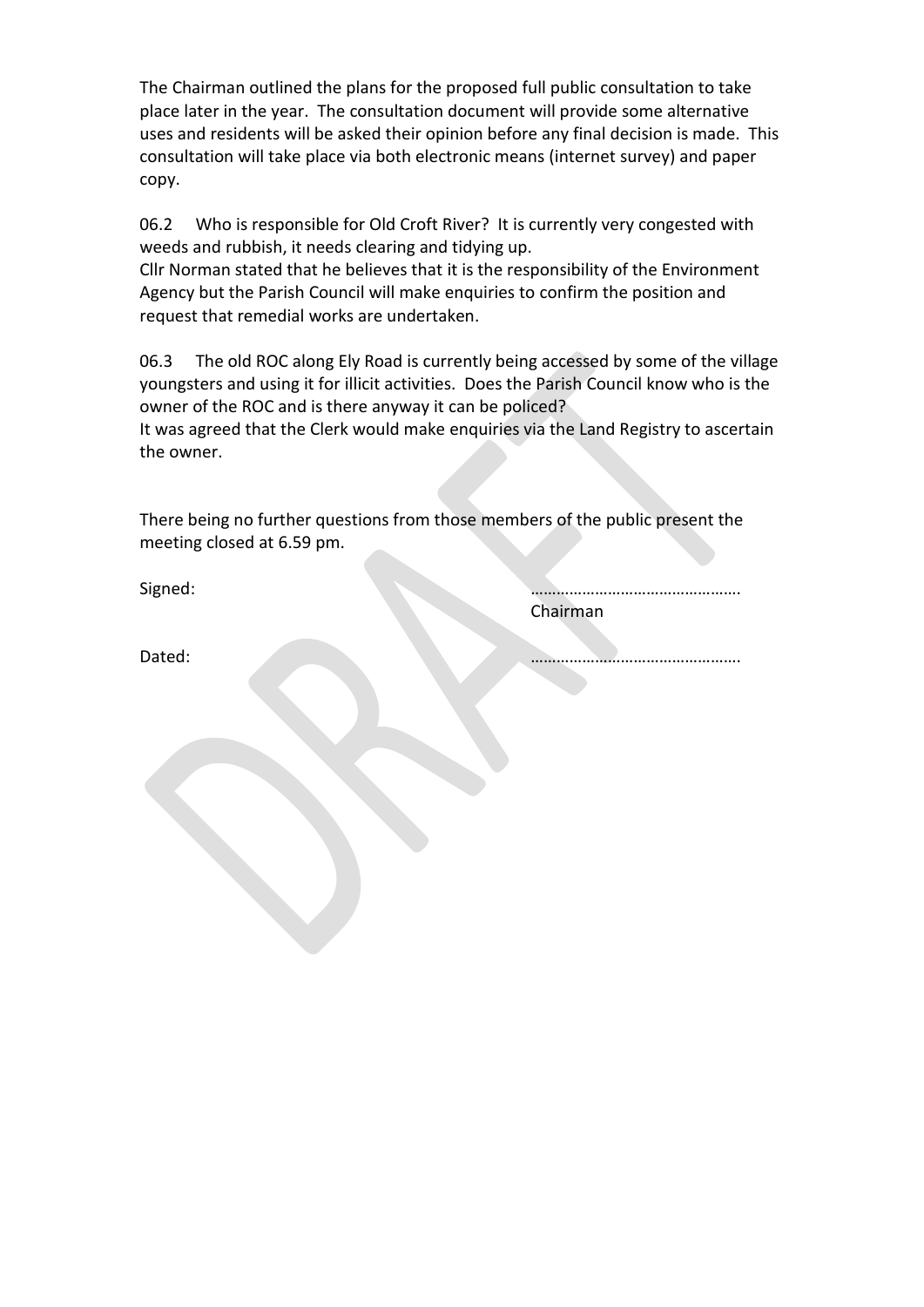### **CHAIRMAN'S REPORT – 21st MAY 2018**

The Community Hub – East Cambridgeshire District Council, working in partnership with the Parish Council, are now running a monthly community drop-in event on the first Th7ursday of every month between 10am and 1pm in the Village Hall. If you need to talk to someone/need advice on debt, alcohol misuse, drug dependency, housing/homelessness, benefits, mental health, domestic violence etc, representatives are there for you to talk to. No need to make an appointment, just drop in. Hot drinks and food are also freely available.

Paddocks – At long last, after many years, the transfer documents have now been signed by the Parish Council and ECDC so work can start on bringing them into use as a Green Open Space for all residents of the village. We will be producing a short consultation document with ideas for what could be created there and we would really welcome as many responses as possible so that plans can be drawn up.

Cemetery – At the current cemetery, our head groundsman and members of the Amenities Sub-Committee have identified areas that can be used to extend the current provision to allow time for the new cemetery to be created and opened.

We have started work on the new cemetery site, levelling g the site, setting the grass and green hedging to allow this to mature for a few years. The hard landscaping, access and building are unlikely to start for a couple of years but the Parish Council have already started planning this stage.

Local Plan – The Local Plan is now in its final stages and we await the Planning Inspectorate's comments on whether the plan is "sound". We are pleased that ECDC have agreed with our proposals and included them within the final draft which is currently with the Inspectors.

Local Policing and CCTV Cameras – As you may know, Cambridgeshire Police have changed from community policing to reactive policing across the county. We are still working closely with our local policing team and have extended our CCTV coverage giving the Police access to our system.

We are currently also looking to extend the Neighbourhood Watch Scheme throughout the village and would like to hear form anyone that may be interested in setting up a group in their road.

Tourism – Tourism services for Littleport is moving directly to the Parish Council (from ECDC) and we will be looking to actively promote the village and the business opportunities in the village.

Village Centre – Last year the Community Payback team painted the street furniture and will be back this year to continue working their way through the list of projects proposed by the Parish Council.

At a recent meeting, the Highways Agency confirmed that they will be refreshing the white and yellow lines helping to lift the appearance of the village centre.